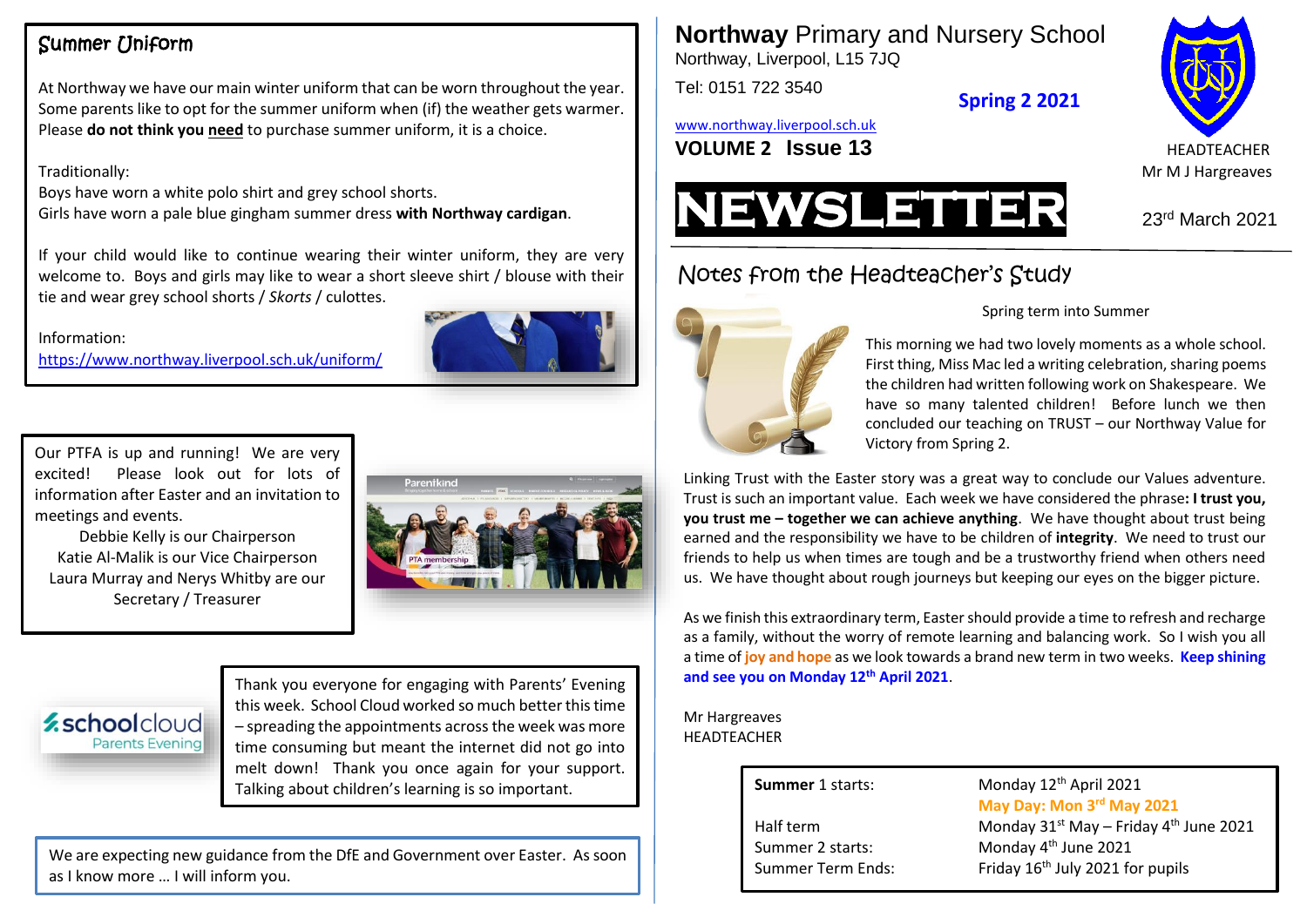#### **From Liverpool City Council**



Liverpool **City Council** 

### Dear Parents and Carers,

Thank you for your continued support in the fight against Coronavirus. From the 29th March we are going to see some further easing of Coronavirus restrictions as part of the gradual roadmap out of lockdown. From the 29th March:

### **Social contact – Rule of 6 but no mixing of households indoors**

It is safer for people to meet outdoors rather than indoors. From 29th March, when schools start to break up for the Easter holidays, outdoor gatherings (including in private gardens) of either 6 people (the Rule of 6) or 2 households will also be allowed outside. Mixing of households indoors is still not permitted.

#### **Travel**

The 'stay at home' rule will end on 29th March but many restrictions will remain in place. People should continue to work from home where they can and minimise the number of journeys they make where possible, avoiding travel at the busiest times and routes.

Travel abroad will continue to be prohibited, other than for a small number of permitted reasons. Holidays abroad will not be allowed.

## **Testing**

Secondary school pupils should continue to take home tests twice per week. If you're a member of a household, childcare bubble or support bubble of a member of school staff or a pupil you can now access testing twice weekly. Further details can be found here[: https://bit.ly/3cnmF5X](https://bit.ly/3cnmF5X)

Testing is voluntary, but we strongly encourage people to access testing available to them.

It is still important that we continue to keep ourselves and others safe. Please continue to follow all Coronavirus prevention guidelines, maintain social distancing and wear face coverings wherever possible.

For a reminder about Coronavirus symptoms and how to get tested please see supplementary information.

Please stay safe and thank you for your continued support.

Yours sincerely,

# *Matt Ashton*

Director of Public Health, Liverpool

# *Steve Reddy*

Director of Children's Services, Liverpool City Council

**Please see supplementary info from Matt Ashton and Steve Reddy on the next page.**

# Free School Meals Vouchers:

Liverpool City Council **have** provided Free School Meals Vouchersfor over the Easter holiday. Most parents have collected their vouchers already from School.

# Packed Lunches / Snacks:

Springtime and summer is a great time to consider what children bring for their packed lunches. As a healthy school children should be encouraged to bring fruit as a snack rather than crisps or a biscuit at break time. PLEASE NO NUTS or nut based products, as we have allergies in School. Mr Bayliss is reviewing our Packed Lunch Policy.